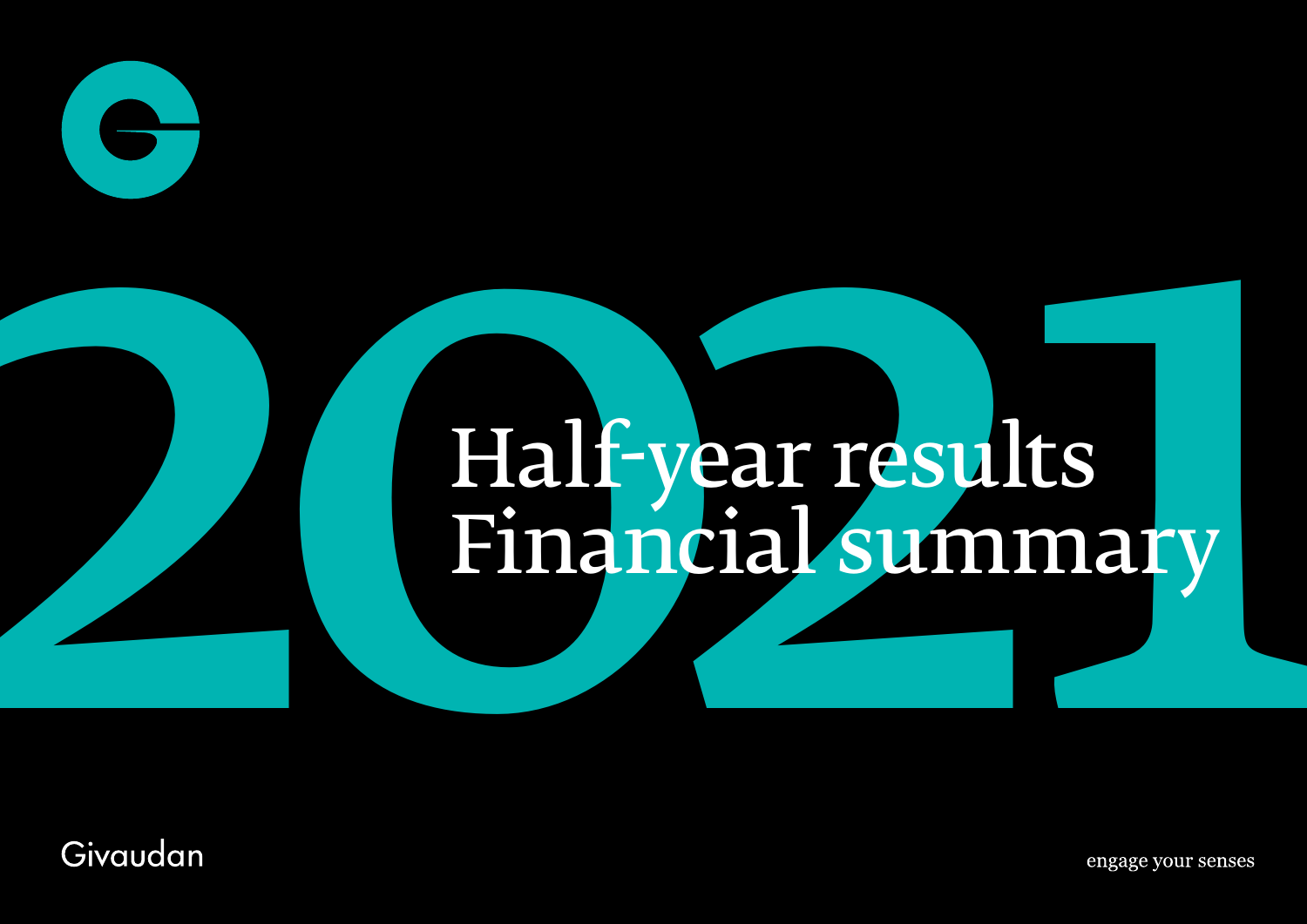

### **Financial Review**

For the six months ended 30 June

| in millions of Swiss francs except earnings per share data | 2021  | 2020  |
|------------------------------------------------------------|-------|-------|
| <b>Sales</b>                                               | 3,373 | 3,221 |
| <b>Gross profit</b>                                        | 1,480 | 1,359 |
| as % of sales                                              | 43.9% | 42.2% |
| <b>EBITDA</b> <sup>a</sup>                                 | 809   | 734   |
| as % of sales                                              | 24.0% | 22.8% |
| <b>Operating income</b>                                    | 613   | 532   |
| as % of sales                                              | 18.2% | 16.5% |
| Income attributable to non-controlling interests           |       |       |
| Income attributable to equity holders of the parent        | 481   | 413   |
| as % of sales                                              | 14.3% | 12.8% |
| Earnings per share - basic (CHF)                           | 52.19 | 44.81 |
| Earnings per share - diluted (CHF)                         | 51.78 | 44.48 |
| Operating cash flow b                                      | 415   | 389   |
| as % of sales                                              | 12.3% | 12.1% |
| Free cash flow "                                           | 186   | 178   |
| as % of sales                                              | 5.5%  | 5.5%  |

a) EBITDA defined as Earnings Before Interest (and other financial income (expense), net), Tax, Depreciation and Amortisation, corresponds to operating income before depreciation, amortisation and impairment of long-lived assets.

b) After careful consideration with the Group auditors, the Group has determined that purchase and sale of own equity instruments relates to financing activities and has been reclassified from cash flows from (for) operating activities into cash flows from (for) financing activities.

c) Free Cash Flow refers to operating cash flow after net investments, interest paid, lease payments and purchase and sale of own equity instruments.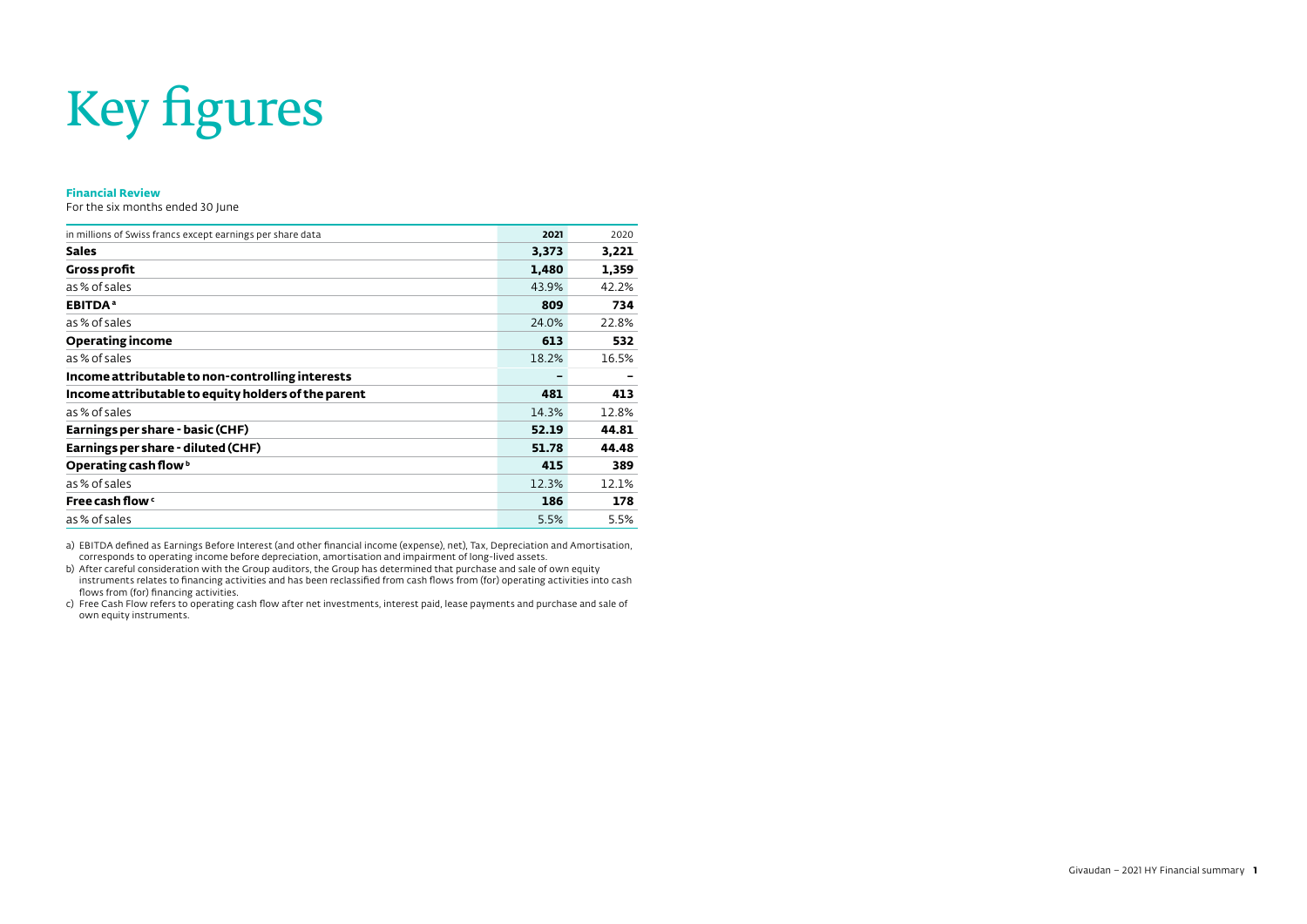## Key figures

### **Group**

For the six months ended 30 June

| 2021  | 2020  |
|-------|-------|
| 3,373 | 3,221 |
| 809   | 734   |
| 24.0% | 22.8% |
| (8)   | (28)  |
| 817   | 762   |
| 24.2% | 23.7% |
| 613   | 532   |
| 18.2% | 16.5% |
|       |       |

a) EBITDA defined as Earnings Before Interest (and other financial income (expense), net), Tax, Depreciation and Amortisation, corresponds to operating income before depreciation, amortisation and impairment of long-lived assets.

### **Fragrance & Beauty**

For the six months ended 30 June

| in millions of Swiss francs | 2021  | 2020  |
|-----------------------------|-------|-------|
| Sales to third parties      | 1,564 | 1,456 |
| <b>EBITDA</b> <sup>a</sup>  | 375   | 333   |
| as % of sales               | 24.0% | 22.9% |
| One off items               | (3)   | (8)   |
| <b>Comparable EBITDA</b>    | 378   | 341   |
| as % of sales               | 24.2% | 23.4% |
| <b>Operating income</b>     | 301   | 264   |
| as % of sales               | 19.2% | 18.2% |

a) EBITDA defined as Earnings Before Interest (and other financial income (expense), net), Tax, Depreciation and Amortisation, corresponds to operating income before depreciation, amortisation and impairment of long-lived assets.

### **Taste & Wellbeing**

For the six months ended 30 June

| in millions of Swiss francs | 2021  | 2020  |
|-----------------------------|-------|-------|
| Sales to third parties      | 1,809 | 1,765 |
| <b>EBITDA</b> <sup>a</sup>  | 434   | 401   |
| as % of sales               | 24.0% | 22.7% |
| One off items               | (5)   | (20)  |
| <b>Comparable EBITDA</b>    | 439   | 421   |
| as % of sales               | 24.3% | 23.8% |
| <b>Operating income</b>     | 312   | 268   |
| as % of sales               | 17.3% | 15.2% |

a) EBITDA defined as Earnings Before Interest (and other financial income (expense), net), Tax, Depreciation and Amortisation, corresponds to operating income before depreciation, amortisation and impairment of long-lived assets.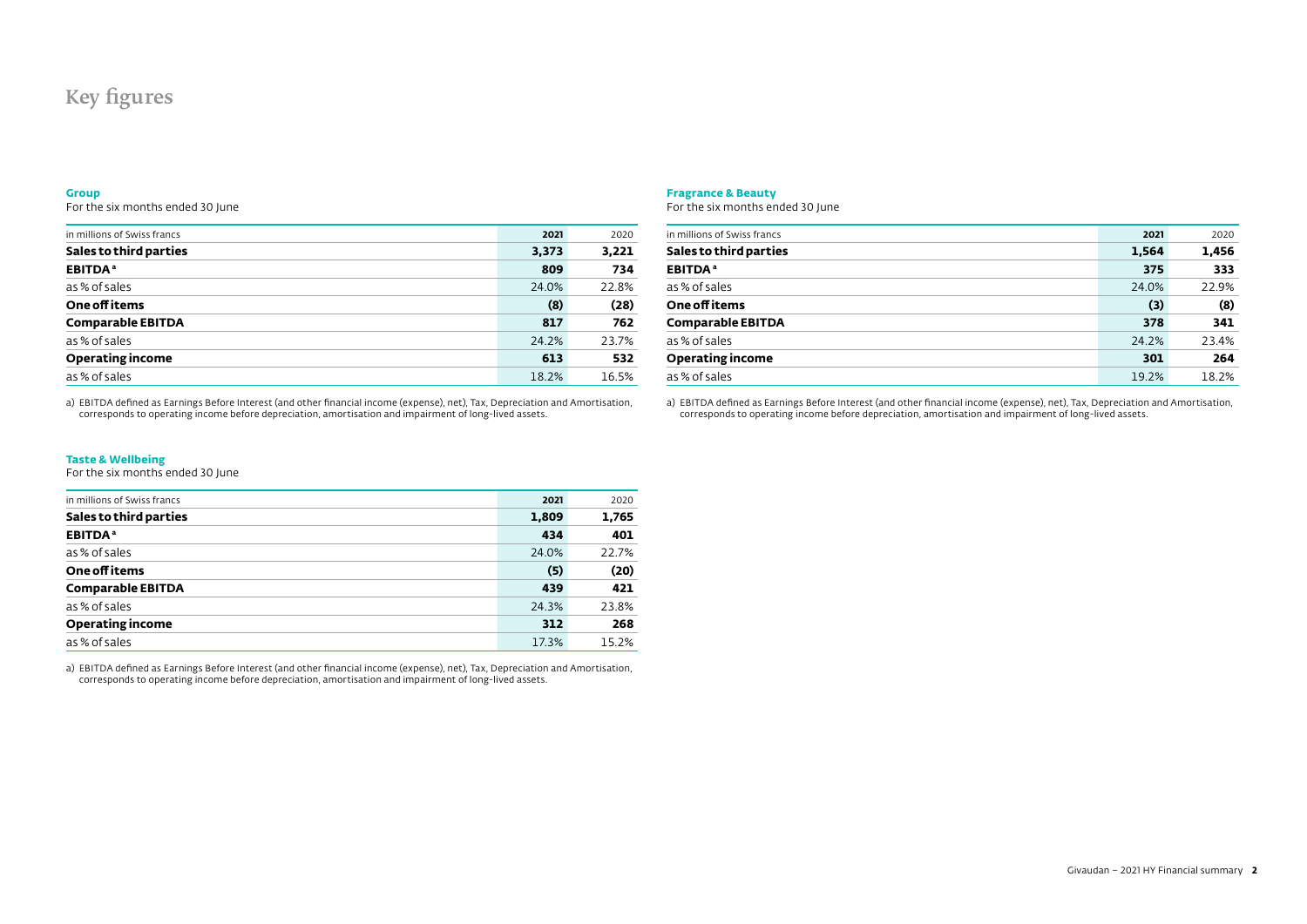### **Consolidated Income Statement**

For the six months ended 30 June

| in millions of Swiss francs, except for earnings per share data | 2021    | 2020    |
|-----------------------------------------------------------------|---------|---------|
| Sales                                                           | 3,373   | 3,221   |
| Cost of sales                                                   | (1,893) | (1,862) |
| <b>Gross profit</b>                                             | 1.480   | 1,359   |
| as % of sales                                                   | 43.9%   | 42.2%   |
| Selling, marketing and distribution expenses                    | (453)   | (412)   |
| Research and product development expenses                       | (277)   | (261)   |
| Administration expenses                                         | (116)   | (104)   |
| Share of results of joint ventures and associates               | 2       | 3       |
| Other operating income                                          | 12      | 11      |
| Other operating expense                                         | (35)    | (64)    |
| <b>Operating income</b>                                         | 613     | 532     |
| as % of sales                                                   | 18.2%   | 16.5%   |
| Financing costs                                                 | (46)    | (39)    |
| Other financial income (expense), net                           | (1)     | (13)    |
| Income before taxes                                             | 566     | 480     |
| Income taxes                                                    | (85)    | (67)    |
| Income for the period                                           | 481     | 413     |
| <b>Attribution</b>                                              |         |         |
| Income attributable to non-controlling interests                |         |         |
| Income attributable to equity holders of the parent             | 481     | 413     |
| as % of sales                                                   | 14.3%   | 12.8%   |
| Earnings per share - basic (CHF)                                | 52.19   | 44.81   |
| Earnings per share - diluted (CHF)                              | 51.78   | 44.48   |

### **Consolidated Statement of Comprehensive Income**

For the six months ended 30 June

| in millions of Swiss francs                                                                      | 2021 | 2020  |
|--------------------------------------------------------------------------------------------------|------|-------|
| Income for the period                                                                            | 481  | 413   |
| Items that may be reclassified to the income statement                                           |      |       |
| <b>Cash flow hedges</b>                                                                          |      |       |
| Movement in fair value, net                                                                      | 55   | (58)  |
| Gains (losses) removed from equity and recognised in the consolidated income<br>statement        | 4    | 3     |
| Movement on income tax                                                                           | (5)  | 7     |
| Exchange differences arising on translation of foreign operations                                |      |       |
| Movement in fair value arising on hedging instruments of the net assets in<br>foreign operations | (42) | 46    |
| Change in currency translation                                                                   | 224  | (340) |
| Movement on income tax                                                                           | 2    | (2)   |
| Items that will not be reclassified to the income statement                                      |      |       |
| Defined benefit pension plans                                                                    |      |       |
| Remeasurement gains (losses) of post employment benefit obligations                              | 124  | 39    |
| Movement on income tax                                                                           | (18) | (2)   |
| Other comprehensive income for the period                                                        | 344  | (307) |
| Total comprehensive income for the period                                                        | 825  | 106   |
| <b>Attribution</b>                                                                               |      |       |
| Total comprehensive income attributable to non-controlling interests                             |      |       |
| Total comprehensive income attributable to equity holders of the parent                          | 825  | 106   |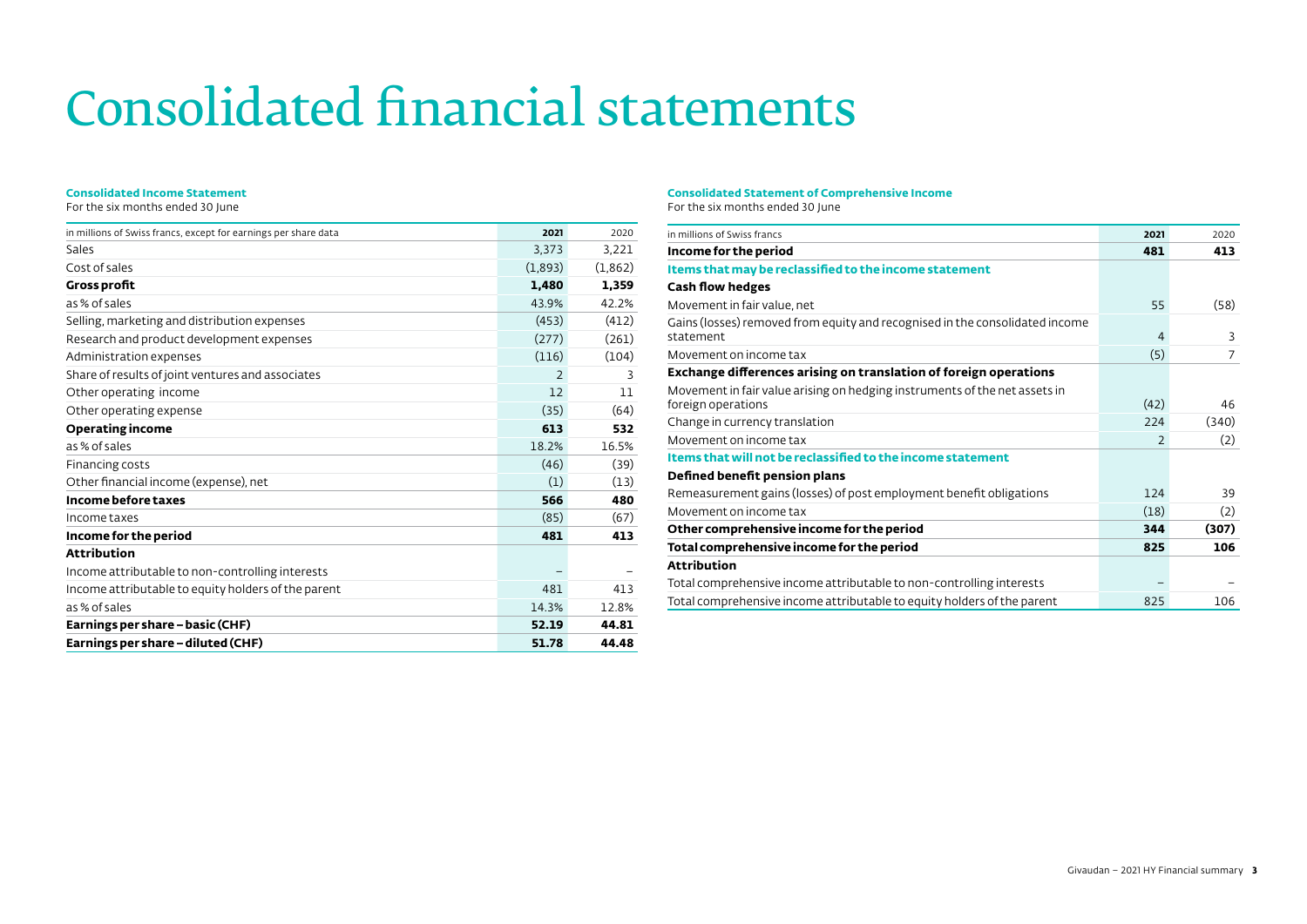### **Consolidated Statement of Financial Position**

| in millions of Swiss francs                               | 30 June 2021 | 31 December<br>2020 |
|-----------------------------------------------------------|--------------|---------------------|
| <b>Assets</b>                                             |              |                     |
| Cash and cash equivalents                                 | 306          | 411                 |
| Derivative financial instruments                          | 23           | 54                  |
| Financial assets at fair value through income statement   | 4            | 4                   |
| Accounts receivable - trade                               | 1,565        | 1,359               |
| Inventories                                               | 1,396        | 1,201               |
| Current tax assets                                        | 61           | 66                  |
| Prepayments                                               | 65           | 50                  |
| Other current assets                                      | 186          | 154                 |
| <b>Current assets</b>                                     | 3,606        | 3,299               |
| Derivative financial instruments                          | 63           | 65                  |
| Property, plant and equipment                             | 2,260        | 2,222               |
| Intangible assets                                         | 4,614        | 4,543               |
| Deferred tax assets                                       | 204          | 218                 |
| Post-employment benefit plan assets                       | 24           | 20                  |
| Financial assets at fair value through income statement   | 294          | 180                 |
| Interests in joint ventures and investments in associates | 39           | 35                  |
| Other non-current assets                                  | 238          | 76                  |
| <b>Non-current assets</b>                                 | 7,736        | 7,359               |
| <b>Total assets</b>                                       | 11,342       | 10,658              |

| in millions of Swiss francs                         | 30 June 2021 | 31 December<br>2020 |
|-----------------------------------------------------|--------------|---------------------|
| <b>Liabilities and equity</b>                       |              |                     |
| Short-term debt                                     | 727          | 206                 |
| Derivative financial instruments                    | 52           | 49                  |
| Accounts payable - trade and others                 | 870          | 809                 |
| Accrued payroll & payroll taxes                     | 179          | 211                 |
| Current tax liabilities                             | 158          | 157                 |
| Financial liability - own equity instruments        | 173          | 108                 |
| Provisions                                          | 24           | 23                  |
| Other current liabilities                           | 231          | 233                 |
| <b>Current liabilities</b>                          | 2,414        | 1,796               |
| Derivative financial instruments                    | 63           | 103                 |
| Long-term debt                                      | 4,306        | 4,245               |
| Provisions                                          | 73           | 71                  |
| Post-employment benefit plan liabilities            | 432          | 545                 |
| Deferred tax liabilities                            | 309          | 310                 |
| Other non-current liabilities                       | 79           | 80                  |
| <b>Non-current liabilities</b>                      | 5,262        | 5,354               |
| <b>Total liabilities</b>                            | 7,676        | 7,150               |
| Share capital                                       | 92           | 92                  |
| Retained earnings and reserves                      | 6,025        | 6,133               |
| Own equity instruments                              | (242)        | (168)               |
| Other components of equity                          | (2,223)      | (2,567)             |
| Equity attributable to equity holders of the parent | 3,652        | 3,490               |
| Non-controlling interests                           | 14           | 18                  |
| <b>Total equity</b>                                 | 3,666        | 3,508               |
| Total liabilities and equity                        | 11,342       | 10,658              |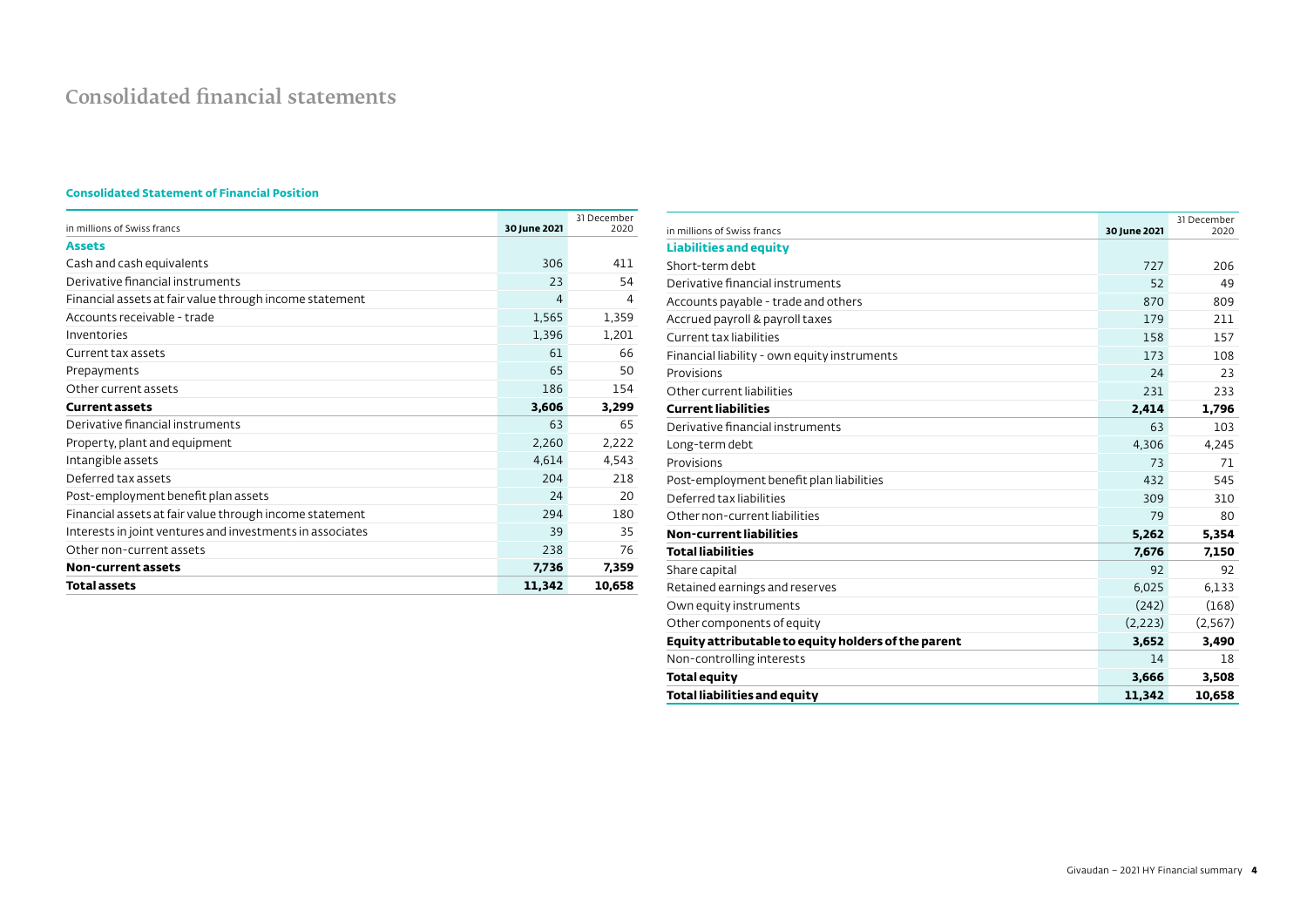### **Consolidated Statement of Changes in Equity**

For the six months ended 30 June

| Balance as at 30 June                     | 92            | 6,025                                | (242)      | (94)                         | (1,751)                                | (378)                                                            | 3,652                                                         | 14                               | 3,666        |
|-------------------------------------------|---------------|--------------------------------------|------------|------------------------------|----------------------------------------|------------------------------------------------------------------|---------------------------------------------------------------|----------------------------------|--------------|
| Net change in other equity items          |               | (589)                                | (74)       |                              |                                        |                                                                  | (663)                                                         | (4)                              | (667)        |
| Non-controlling interests                 |               |                                      |            |                              |                                        |                                                                  |                                                               | (4)                              | (4)          |
| Movement on own equity instruments, net   |               |                                      | (74)       |                              |                                        |                                                                  | (74)                                                          |                                  | (74)         |
| Dividends paid                            |               | (589)                                |            |                              |                                        |                                                                  | (589)                                                         |                                  | (589)        |
| Total comprehensive income for the period |               | 481                                  |            | 54                           | 184                                    | 106                                                              | 825                                                           | $\overline{\phantom{0}}$         | 825          |
| Other comprehensive income for the period |               |                                      |            | 54                           | 184                                    | 106                                                              | 344                                                           |                                  | 344          |
| Income for the period                     |               | 481                                  |            |                              |                                        |                                                                  | 481                                                           | $-$                              | 481          |
| Balance as at 1 January                   | 92            | 6,133                                | (168)      | (148)                        | (1,935)                                | (484)                                                            | 3,490                                                         | 18                               | 3,508        |
| 2021<br>in millions of Swiss francs       | Share Capital | Retained<br>earnings<br>and reserves | Own equity | instruments Cash flow hedges | Currency<br>translation<br>differences | Remeasurement<br>of post<br>employment<br>benefit<br>obligations | Equity<br>attributable to<br>equity holders of<br>the parents | Non-<br>controlling<br>interests | Total equity |

| 2020<br>in millions of Swiss francs       | Share Capital | Retained<br>earnings<br>and reserves | Own equity | instruments Cash flow hedges | Currency<br>translation<br>differences | Remeasurement<br>of post<br>employment<br>benefit<br>obligations | Equity<br>attributable to<br>equity holders of<br>the parents | Non-<br>controlling<br>interests | Total equity |
|-------------------------------------------|---------------|--------------------------------------|------------|------------------------------|----------------------------------------|------------------------------------------------------------------|---------------------------------------------------------------|----------------------------------|--------------|
| Balance as at 1 January                   | 92            | 5,961                                | (168)      | (107)                        | (1,613)                                | (525)                                                            | 3,640                                                         | 19                               | 3,659        |
| Income for the period                     |               | 413                                  |            |                              |                                        |                                                                  | 413                                                           | $\overline{\phantom{0}}$         | 413          |
| Other comprehensive income for the period |               |                                      |            | (48)                         | (296)                                  | 37                                                               | (307)                                                         |                                  | (307)        |
| Total comprehensive income for the period |               | 413                                  |            | (48)                         | (296)                                  | 37                                                               | 106                                                           | $\overline{\phantom{a}}$         | 106          |
| Dividends paid                            |               | (571)                                |            |                              |                                        |                                                                  | (571)                                                         |                                  | (571)        |
| Movement on own equity instruments, net   |               |                                      | (30)       |                              |                                        |                                                                  | (30)                                                          |                                  | (30)         |
| Non-controlling interests                 |               |                                      |            |                              |                                        |                                                                  |                                                               | (1)                              | (1)          |
| Net change in other equity items          |               | (571)                                | (30)       |                              |                                        |                                                                  | (601)                                                         | (1)                              | (602)        |
| Balance as at 30 June                     | 92            | 5,803                                | (198)      | (155)                        | (1,909)                                | (488)                                                            | 3,145                                                         | 18                               | 3,163        |